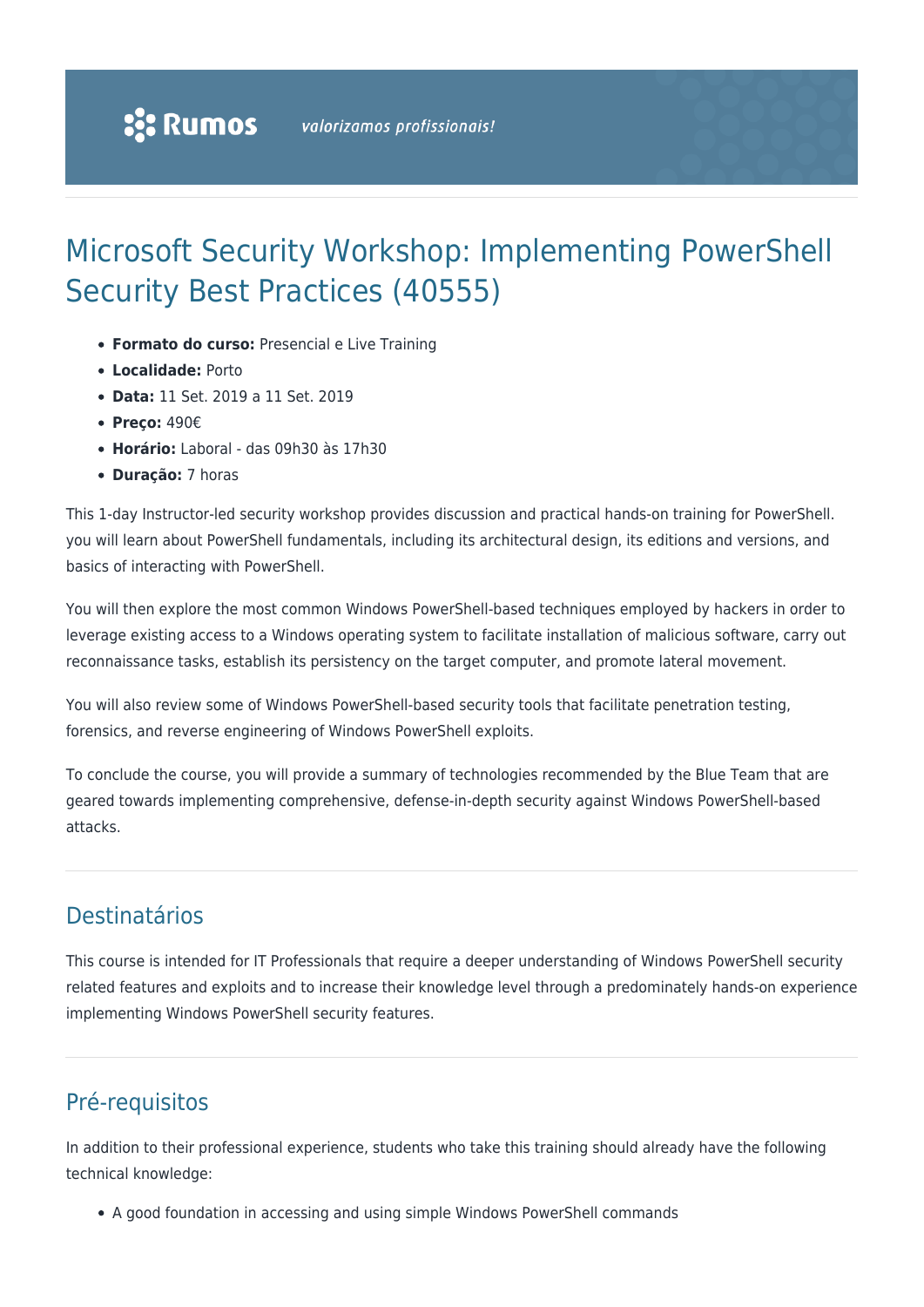- The current cybersecurity ecosystem
- Experience with Windows Client and Server administration, maintenance, and troubleshooting.
- Basic experience and understanding of Windows networking technologies, to include Windows Firewall network setting, DNS, DHCP, WiFi, and cloud services concepts.
- Basic experience and understanding of Active Directory, including functions of a domain controller, sign on services, and an understanding of group policy.
- Knowledge of and relevant experience in systems administration, using Windows 10.

Learners who take this training can meet the prerequisites by obtaining equivalent knowledge and skills through practical experience as a Security Administrator, System Administrator, or a Network Administrator. Learners should have a good foundation in accessing and using simple Windows PowerShell commands. This knowledge can be obtained in INF210x, Windows PowerShell Basics.

## **Objectivos**

After completing this workshop, students will be able to:

- Provide an overview of Windows PowerShell
- Describe PowerShell editions and versions
- Install and use Windows PowerShell and PowerShell Core
- Manage execution of local PowerShell scripts
- Manage remote execution of Windows PowerShell
- Manage remote execution of PowerShell Core
- Describe security implications of using Constrained Language Mode
- Describe the architecture and components of Windows PowerShell DSC
- Recommend Windows PowerShell auditing and logging configuration
- Provide examples of Windows PowerShell-based attacks
- Use Windows PowerShell-based security tools
- Provide an overview of Windows PowerShell-based security-related technologies
- Implement Windows PowerShell logging by using Desired State Configuration (DSC)
- Identify and mitigate Windows PowerShell-based exploits
- Implement Just Enough Administration (JEA)

### Programa

#### **PowerShell Fundamentals**

Introduced in 2006, Windows PowerShell is a scripting language, a command-line shell, and a scripting platform built on Microsoft .NET Framework. Despite the scripting designation, Windows PowerShell features a range of characteristics common for programming languages, including its object-oriented nature, extensibility, C#-like syntax, and the ability to interact directly with .NET classes, their properties, and methods. The primary objective of Windows PowerShell was to help IT professionals and power users control and automate the administration of the Windows operating system and applications that run on Windows. With the introduction of .NET Core in 2016, Microsoft extended the scope of PowerShell to other operating system platforms, leading to an open-source,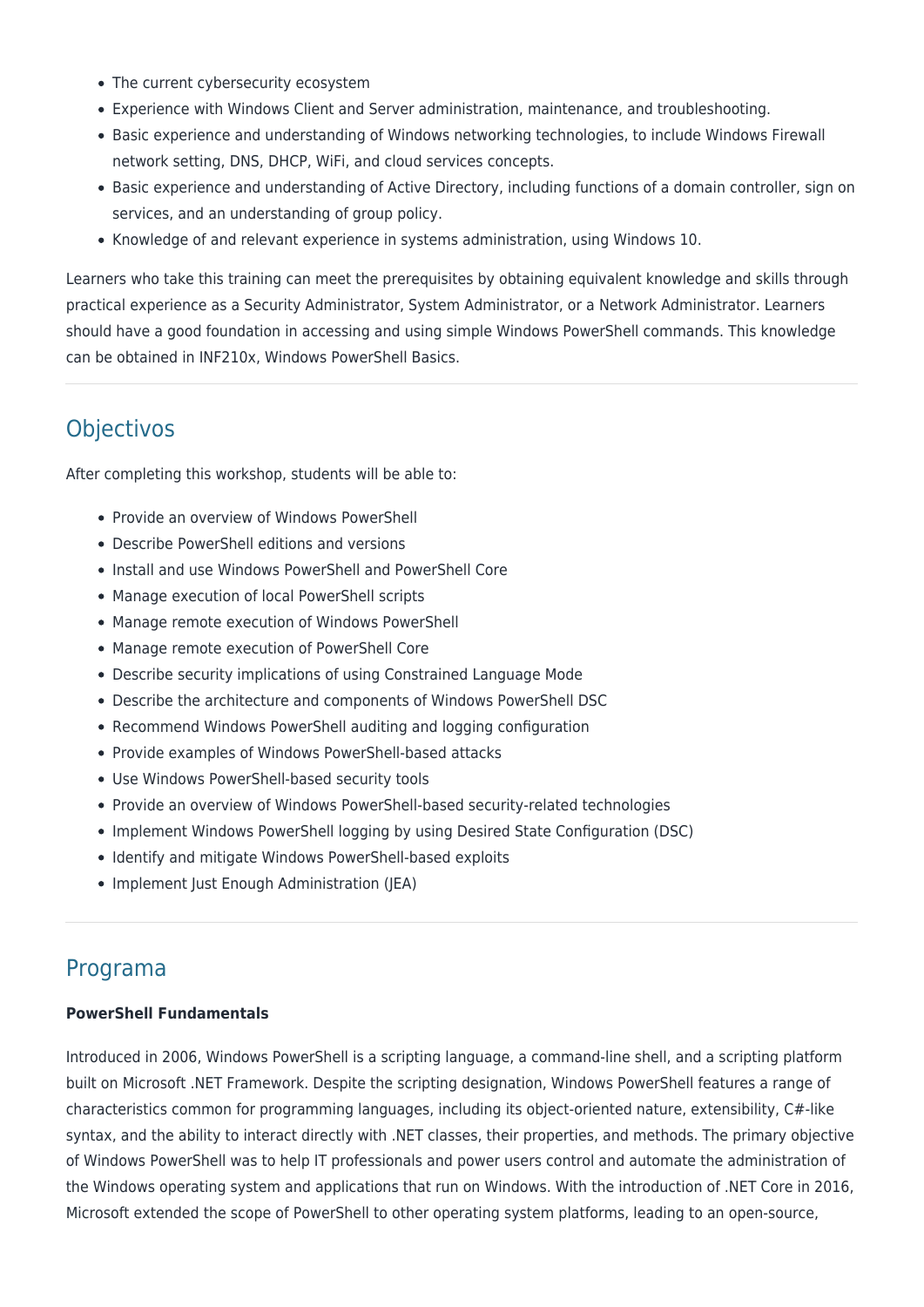GitHub-hosted project, named PowerShell Core. You can use PowerShell Core on macOS 10.12, a variety of 64-bit Linux distributions, in addition to the 32-bit and 64-bit Windows operating system, including Windows 10 running on Advanced Reduced Instruction Set Computing Machine (ARM) devices. In this module, you will learn about PowerShell fundamentals, including its architectural design, its editions and versions, and basics of interacting with PowerShell.**Lessons**

- Overview of Windows PowerShell
- PowerShell editions and versions
- Running PowerShell

#### **PowerShell Operational Security**

To take advantage of the benefits that Windows PowerShell has to offer, while at the same time, minimize security-related risks, it is essential to understand the primary aspects of Windows PowerShell operational security. In this module, you will learn about enhancing operating system security by leveraging built-in Windows PowerShell features and technologies that are part of the Windows PowerShell operational environment. Another aspect that is critical to consider in the context of this module is the role of Windows PowerShell in security exploits. According to empirical data, in majority of cases, Windows PowerShell is used as a post-exploitation tool. This implies that, at the point where a Windows PowerShell session is launched, an attacker already gained access to the security context in which the target system or the target user operates. This is the type of scenario that this module will focus on. In this case, Windows PowerShell serves as powerful and extremely flexible engine for executing arbitrary tasks on the local and remote computers, which, incidentally, is the same reason that made Windows PowerShell extremely popular among system administrators. There are obviously other types of attacks which rely on Windows PowerShell to gain unauthorized access to a target system. In this type of scenario, Windows PowerShell serves as an exploitation tool. We will explore these types of attacks in the last module of this course.

#### Lessons

- Managing Local Script Execution
- Managing remote execution capabilities of Windows PowerShell
- Managing remote execution capabilities of PowerShell Core
- Language Mode

#### **Implementing PowerShell-based Security**

In the previous module, you learned about a number of security-related features built into Windows PowerShell and technologies that are part of the Windows PowerShell operational environment that help you with their enforcement. The purpose of this module is to present the most common and effective methods of leveraging Windows PowerShell to enhance operating system security. These methods include: > Protecting from unintended configuration changes by relying on PowerShell Desired State Configuration (DSC) > Implementing the principle of least privilege in remote administration scenarios by using Just Enough Administration (JEA) > Tracking and auditing events that might indicate exploit attempts by using Windows PowerShell logging.

#### Lessons

Windows PowerShell DSC